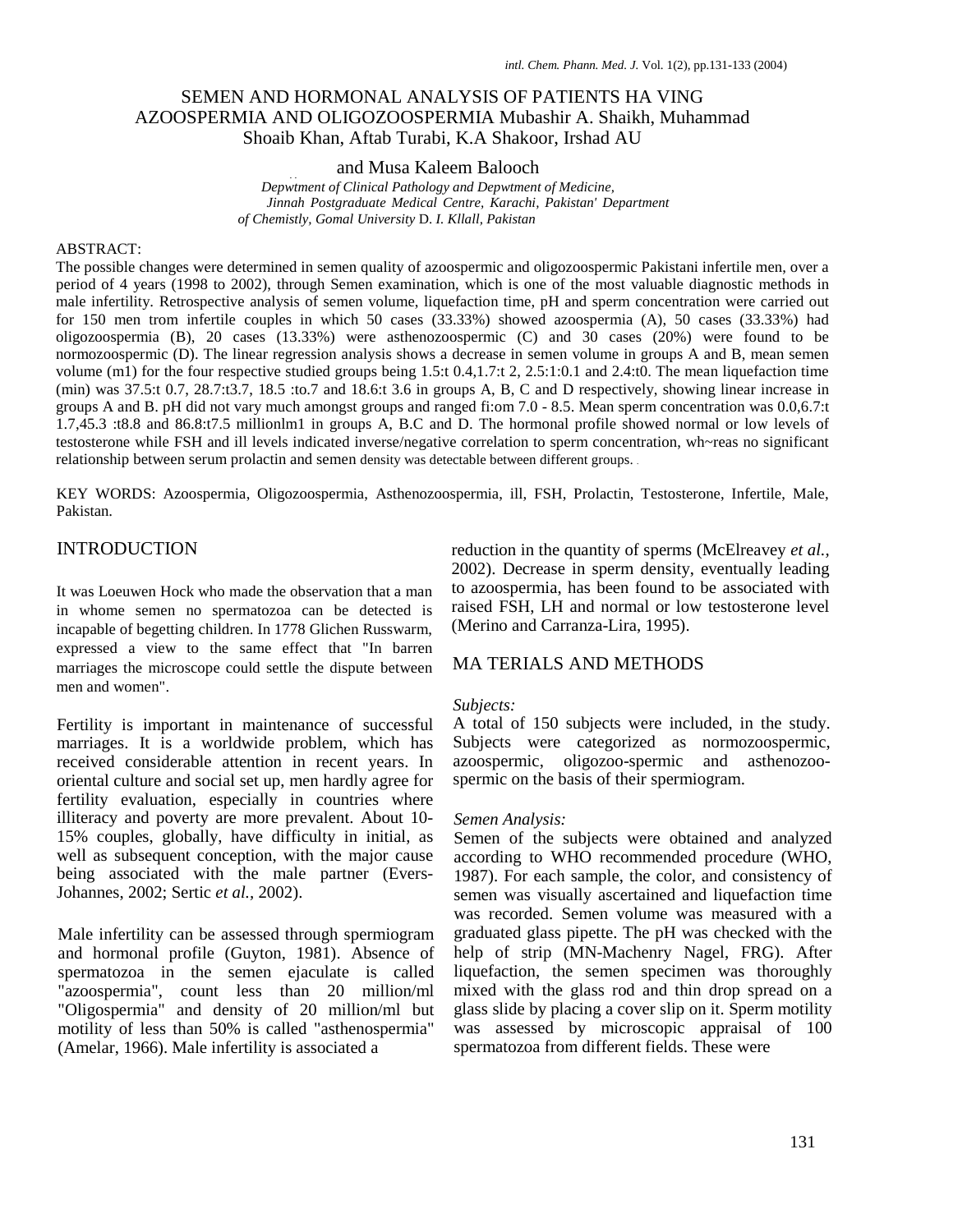| Group<br>(n) | Condition              | Ejaculate<br>volume<br>(ml) | Liquefactio<br>n time<br>(min) | pH            | Sperm<br>conc.<br>(mil/ml) | Sperm motility $(\%)$ |                |                |
|--------------|------------------------|-----------------------------|--------------------------------|---------------|----------------------------|-----------------------|----------------|----------------|
|              |                        |                             |                                |               |                            | Active                | Sluggish       | Immotile       |
| A(50)        | Azoospermic            | $1.5 \pm 0.4$               | 37.5±0.70                      | $7.8 + 0.1$   | Nil                        | Nil                   | Nil            | Nil            |
| B(50)        | Oligozoospermic        | $1.7 \pm 0.2$               | $28.7 \pm 3.70$                | $7.3 + 0.1$   | $6.7 \pm 1.7$              | $15.0 \pm 6.0$        | $30.0 + 4.5$   | $55.0 \pm 6.5$ |
| C(20)        | Asthenozoo-<br>spermic | $2.5 \pm 0.1$               | 18.5±0.07                      | $8.0 \pm 0.7$ | $35.3 \pm 8.8$             | $20.1 \pm 5.1$        | $18.4 \pm 5.0$ | $16.6 \pm 8.2$ |
| D(30)        | Normozoospermic        | $2.4 \pm 0.2$               | $18.6 \pm 3.60$                | $8.0 \pm 0.8$ | $86.8 \pm 7.5$             | $66.8{\pm}2.3$        | $14.5 + 2.1$   | $17.7 \pm 1.7$ |

Table 1 Semen examination of the studied subjects (Mean + SE)

| Table 2                                                |  |
|--------------------------------------------------------|--|
| Hormonal Profile of the studied subjects $(Mean + SE)$ |  |

| Groups(n) | Condition         | <b>FSH</b>     | LH             | Prolactin  | <b>Testosterone</b> |
|-----------|-------------------|----------------|----------------|------------|---------------------|
| A(50)     | Azoospermic       | $22.9 + 6.3$   | $12.2 \pm 5.4$ | $254 + 20$ | $8.85 \pm 2.2$      |
| B(50)     | Oligozoospermic   | $16.6 \pm 2.8$ | $10.6 \pm 0.8$ | $242+25$   | $8.3 + 2.7$         |
| C(20)     | Asthenozoospermic | $3.19 \pm 0.9$ | $4.2 + 0.9$    | $239+19$   | $11.05\pm3.0$       |
| D(30)     | Normozoospermic   | $5.5 \pm 1.0$  | $5.6 \pm 0.5$  | $258 + 34$ | $22.5 \pm 3.5$      |

classified being actively motile, sluggishly motile and immotile. Total sperm count as million/ml was obtained by diluting 1:19 with formalin diluting fluid or simply with distilled water in improved Neubauer heamocytometer.

### Hormonal Assessment:

The hormonal profile was analyzed using Abbott MEIA technique for peptides and Roche Cobos core system for Testosterone.

#### **Statistical Analysis:**

Data were analyzed statistically, by application of Student's 't' test, as described by Steel and Torrie  $(1960).$ 

## **RESULTS**

The serum FSH levels of subject's in-group C and D were 3.19 ±0.9 (Range 2.2-11) and 5.5±1.0 (Range 2.1-12.7). Serum LH concentrations (mIU/ml) in azoospermic subjects (Group A) were higher than the values observed in all other groups, that is  $12.20 \pm 5.4$ (Range 0.1- 56.6) whereas the mean serum LH values varied between 4.2 to 10.6 mlU/ml in the other groups. There was no marked difference in the concentrations of serum prolactin levels among the different groups of men (table 1 and 2).

## **DISCUSSION**

The present data 150 men who were the male partners of infertile couple, indicate that 66.6% of subjects had low sperm density and were either azoospermic or oligozoospermic, where as in 13.3% of men the sperm motility was low although the sperm concentration was within the normal range (20-120 million/ml). The ratio between the normal and abnormal subjects evaluated on the basis of spermiogram quality was 1:5.9. Present results show that in azoospermic and oligozoospermic men serum FSH levels were significantly elevated, which correlate with previous studies (Check et al., 1995; Subhan et al., 1995a. 1995b, 2000; Wong et al., 2000). FSH profile in secretory azoospermic men has been found to be different from that found in men with excretory (obstructive) azoospermia (Garcia-Diez et al., 1983). Of the 50 azoospermic men in our study, 18 subjects showed normal levels of serum FSH, indicating that they may be representing cases of excretory azoospermia. Increase in FSH levels, representing may reflect decreased azoospermia, secretory testicular activity resulting in an alteration of the normal feed back mechanism between the testes and the hypothalamic pituitary axis, though an impairment of the Sertoli cells, and decrease in inhibin secretion (Subhan et al., 1995a, 1995b, 2000). Tubular damage